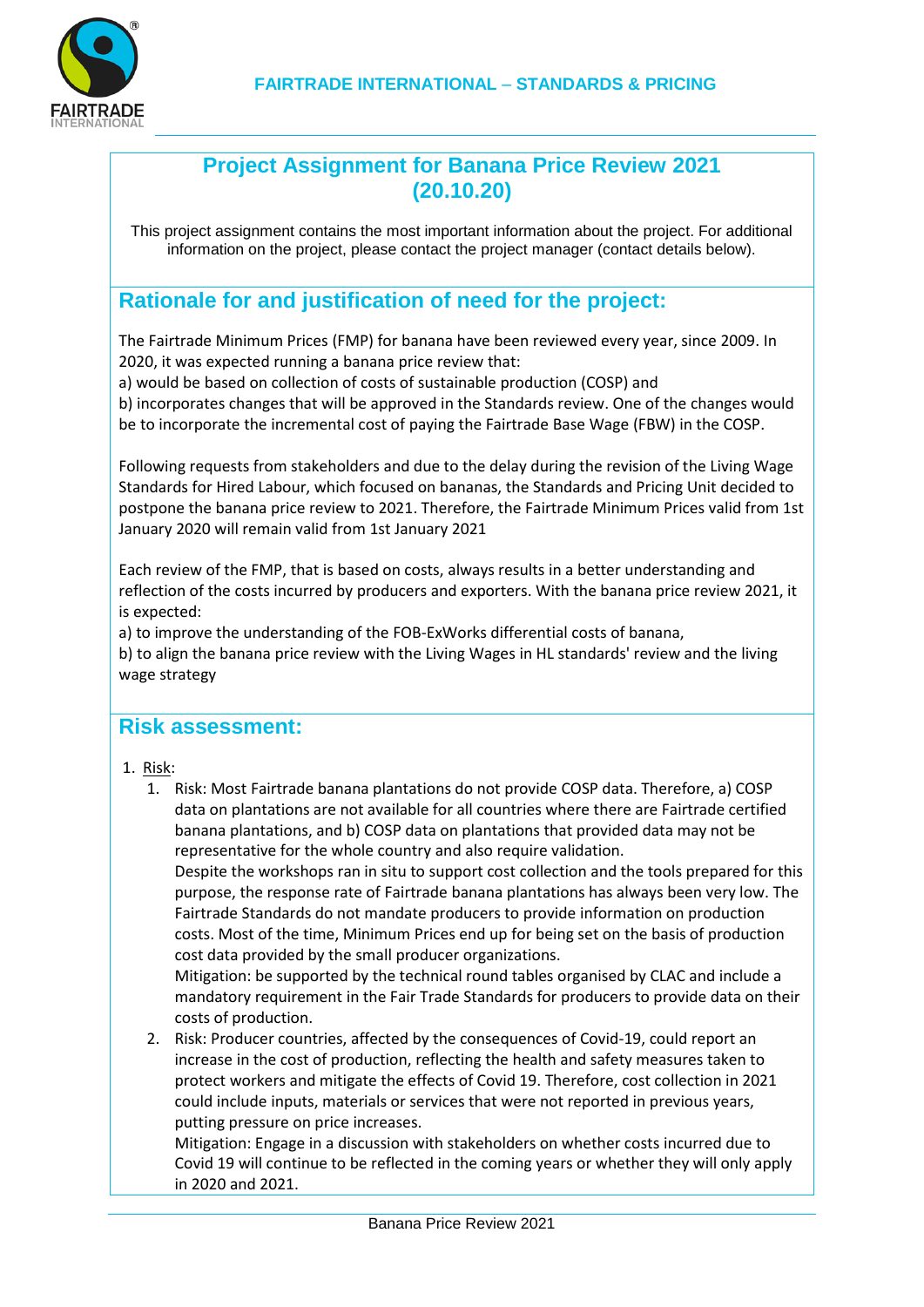

3. Risk: The Fairtrade email cannot be used for sending and receiving the Excel version of the banana tool for collecting COSP data. Mitigation: Coordinate with FT IT to get a temporary solution for this.

| <b>Project Start Event:</b>       | <b>Project Start Date:</b> |
|-----------------------------------|----------------------------|
| Preparation of project assignment | 11.08.2020                 |
| <b>Project End Event:</b>         | <b>Project End Date:</b>   |
| Close of the project              | October 2021               |

# **Project Goal and Objectives:**

### **Goal:**

- Review the Fairtrade Minimum Prices for bananas in line with the Standards Review.
- That the average cost of production of producers and the position of the trader is reflected in the prices set.
- Banana prices are reviewed and announced in time for the signing of contracts.
- That the new prices are implemented from 1 January 2022.

# **Objectives:**

- Collect data on costs of production
- Compile and analyse collected cost data
- Develop the price proposal for consultation to banana stakeholders
- Develop the price proposal for decision to the Standards Committee
- Publish the new Fairtrade Minimum Prices

# **Connection with Theory of Change (ToC):**

The regular banana price reviews are connected with the ToC approach related to "Standards & Certification: Supply Chain" and the Fairtrade Goal 1 "Building benefits for smallholders and workers", Goal 2 "Deepening impact through services and programmes" and Goal 3 "Building" Fairtrade markets".

#### **Project scope:**

- Banana quality: conventional and organic
- Price levels: Ex works and FOB
- Producer set-up: SPO and HL
- Geographical scope: worldwide
- TBD: Workshops for supporting cost collection and consultation:
	- a) In-person: CO, EC, PE, DO, MX, NI, GH, CM
	- b) Virtual: other banana origins

**Note:** The Fairtrade Standard for Fresh Fruit is complementary to the standard for producers (Fairtrade Standard for SPOs and Fairtrade Standards for HLs) and the standard for traders (Trader Standard). The standard applies to both

#### **Out of scope:**

- Incorporate the living income component in the price proposal for consultation or in the recommended price proposal to the Standards Committee (SC)
- Incorporate external costs of banana production in the price proposal for consultation or in the recommended price proposal to the SC
- Set or review the Fairtrade Premium
- Set or review Fairtrade Minimum Prices for domestic sales of banana
- Collect data on costs of production for non-Fairtrade producers.
- Compare production costs of banana between Fairtrade and non-Fairtrade banana